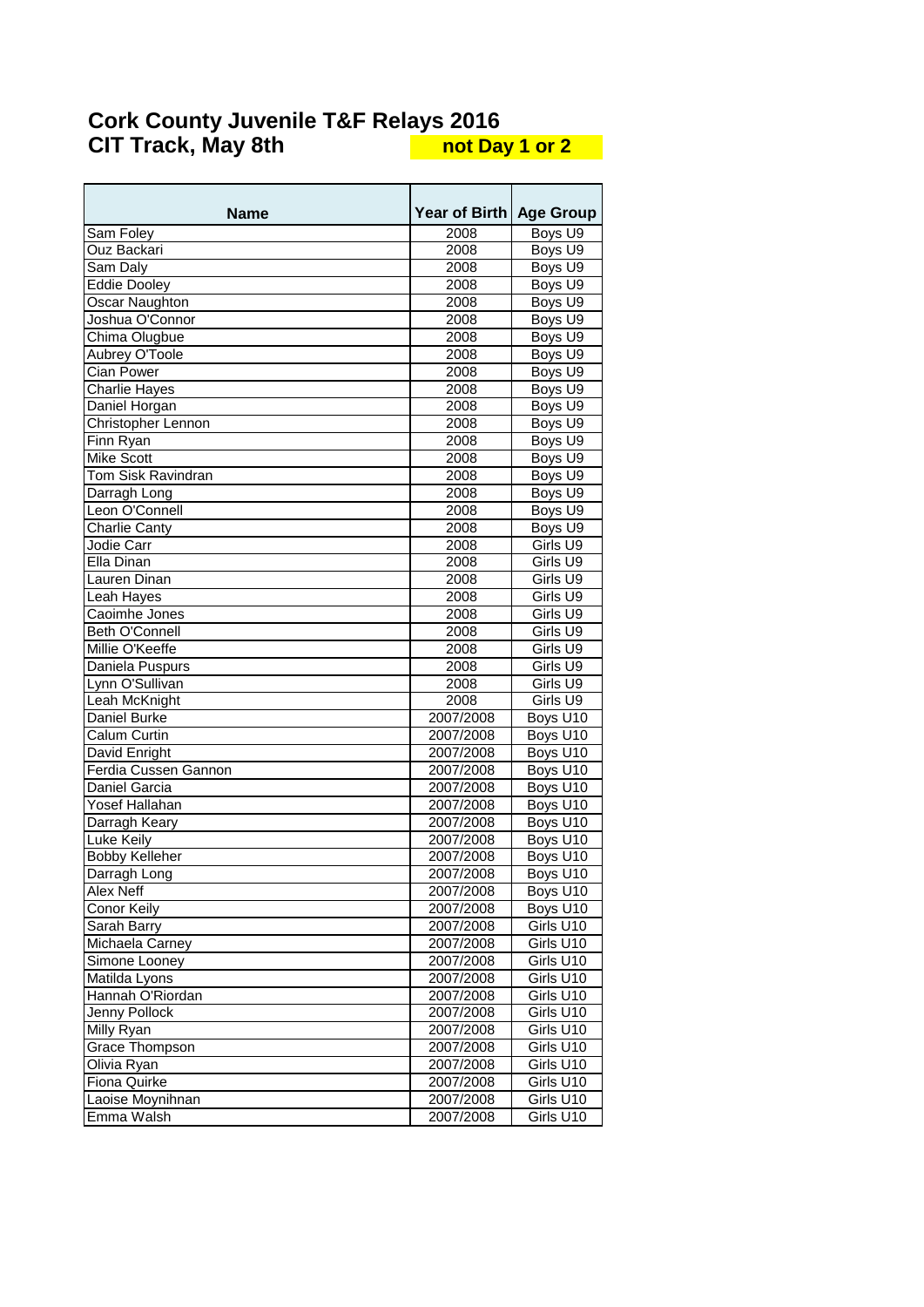| <b>Name</b>            | <b>Year of Birth</b> | <b>Age Group</b> |
|------------------------|----------------------|------------------|
| Daithi Butler          | 2006/2007            | Boys U11         |
| Cormac Byrne           | 2006/2007            | Boys U11         |
| John Cashman           | 2006/2007            | Boys U11         |
| Jacabo Gilson          | 2006/2007            | Boys U11         |
| David McElligott       | 2006/2007            | Boys U11         |
| Shane O'Dubhir         | 2006/2007            | Boys U11         |
| <b>Patrick Puspurs</b> | 2006/2007            | Boys U11         |
| Robert Long            | 2006/2007            | Boys U11         |
| Ronan McGovern         | 2006/2007            | Boys U11         |
| Kieran Sisk-Ravinddran | 2006/2007            | Boys U11         |
| Fatimo Amusa           | 2006/2007            | Girls U11        |
| Hannah Arrigan         | 2006/2007            | Girls U11        |
| Okwu Backari           | 2006/2007            | Girls U11        |
| <b>Julie Barry</b>     | 2006/2007            | Girls U11        |
| <b>Ellie Boland</b>    | 2006/2007            | Girls U11        |
| <b>Tara Bradley</b>    | 2006/2007            | Girls U11        |
| Megan Byrd             | 2006/2007            | Girls U11        |
| Sadhbh Condon          | 2006/2007            | Girls U11        |
| <b>Claire Crowley</b>  | 2006/2007            | Girls U11        |
| <b>Beth McKnight</b>   | 2006/2007            | Girls U11        |
| Nicole Dinan           | 2006/2007            | Girls U11        |
| <b>Isobel Dooley</b>   | 2006/2007            | Girls U11        |
| <b>Emily Duffy</b>     | 2006/2007            | Girls U11        |
| Lena Garcia            | 2006/2007            | Girls U11        |
| Lucie Healy            | 2006/2007            | Girls U11        |
| Leah Hayes             | 2006/2007            | Girls U11        |
| Abbey Jones            | 2006/2007            | Girls U11        |
| Lucy O'Connell         | 2006/2007            | Girls U11        |
| Ellen O'Mahony         | 2006/2007            | Girls U11        |
| Aoibheann Keane        | 2006/2007            | Girls U11        |
| Roisin O'Neill         | 2006/2007            | Girls U11        |
| Susan Ryan             | 2006/2007            | Girls U11        |
| Aliyyah Salim Said     | 2006/2007            | Girls U11        |
| <b>Holly Spillane</b>  | 2006/2007            | Girls U11        |
| Ava Corkery            | 2006/2007            | Girls U11        |
| Anna Corkery           | 2006/2007            | Girls U11        |
| <b>Ellen Clarke</b>    | 2006/2007            | Girls U11        |
| Aoife Galvin           | 2006/2007            | Girls U11        |
| <b>Hayley Giltinan</b> | 2006/2007            | Girls U11        |
| James Burke            | 2005/2006            | Boys U12         |
| Kyle Ettoh             | 2005/2006            | Boys U12         |
| Conor O'Sullivan       | 2005/2006            | Boys U12         |
| <b>Brian Kiely</b>     | 2005/2006            | Boys U12         |
| <b>Greg Lougheed</b>   | 2005/2006            | Boys U12         |
| <b>Harry Canty</b>     | 2005/2006            | Boys U12         |
| David Curtin           | 2005/2006            | Boys U12         |
| Alex McKnight          | 2005/2006            | Boys U12         |
| Ben Mullane            | 2005/2006            | Boys U12         |
| Colin O'Dwyer          | 2005/2006            | Boys U12         |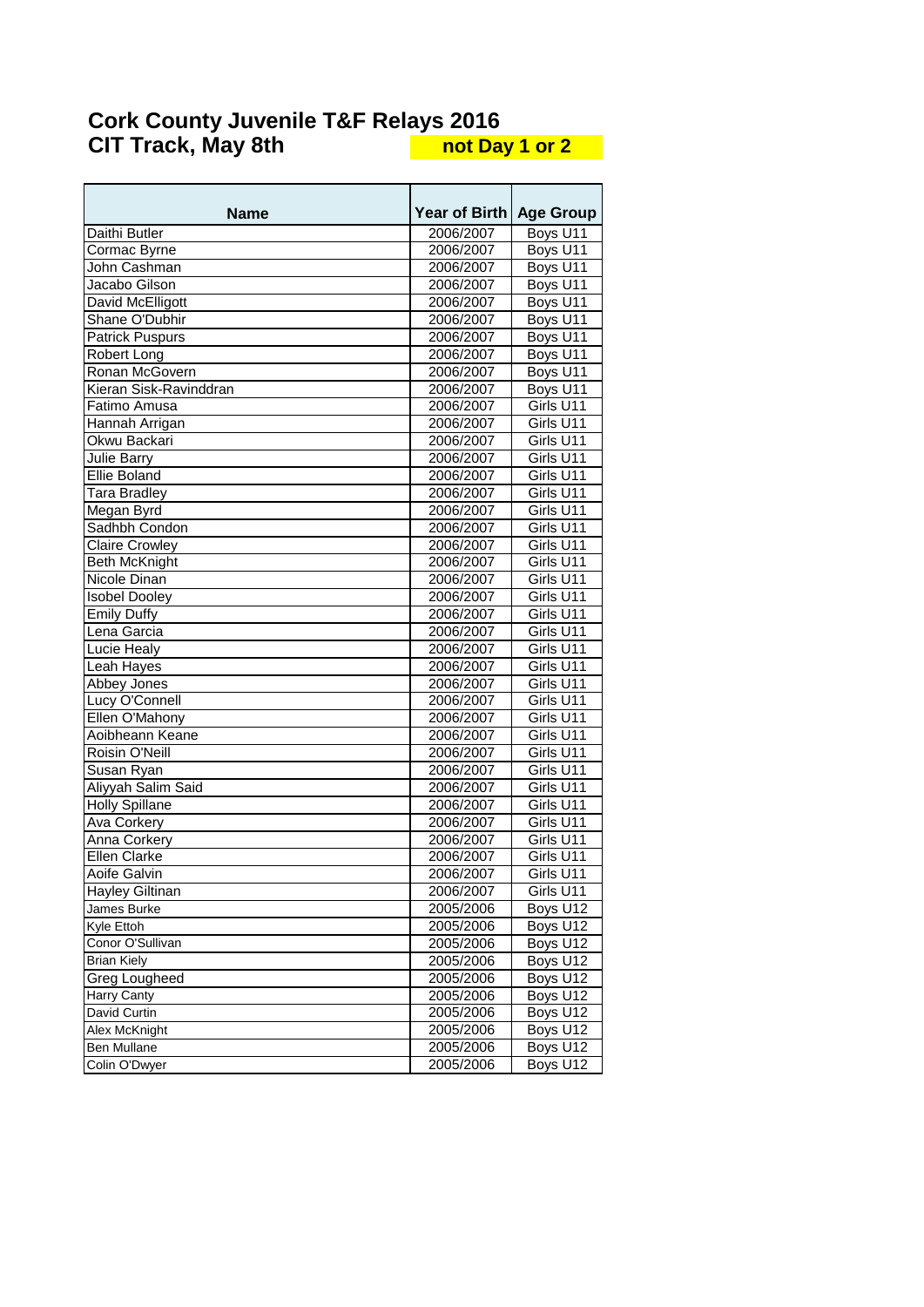| Name                      | <b>Year of Birth</b>   | <b>Age Group</b>       |
|---------------------------|------------------------|------------------------|
|                           | 2005/2006              |                        |
| Abi Keegan                |                        | Girls U12              |
| Aine Power<br>Amy Smith   | 2005/2006<br>2005/2006 | Girls U12<br>Girls U12 |
|                           |                        | Girls $U\overline{12}$ |
| Barbora Klepalova         | 2005/2006              |                        |
| <b>Beth Ann O'Farrell</b> | 2005/2006              | Girls U12              |
| Ella Redmond              | 2005/2006              | Girls U12              |
| Jessica Lyne              | 2005/2006              | Girls U12              |
| Kate Naughton             | 2005/2006              | Girls U12              |
| Kate Reidy                | 2005/2006              | Girls U12              |
| Katie O'Keeffe            | 2005/2006              | Girls U12              |
| Lily Horgan               | 2005/2006              | Girls U12              |
| Nicole Clarke             | 2005/2006              | Girls $U\overline{12}$ |
| <b>Roisin Healy</b>       | 2005/2006              | Girls U12              |
| Anna NicSheain            | 2005/2006              | Girls U12              |
| Eimear Hallahan           | 2005/2006              | Girls U12              |
| Molly Lyons               | 2005/2006              | Girls U12              |
| <b>Aislinn Austin</b>     | 2005/2006              | Girls U12              |
| Anna Corkery              | 2005/2006              | Girls $U\overline{12}$ |
| Roisin Quirke             | 2005/2006              | Girls U12              |
| Ruby Lee                  | 2005/2006              | Girls U12              |
| Alex Ademola              | 2004/2005              | Boys U13               |
| <b>Cian Crowley</b>       | 2004/2005              | Boys U13               |
| Conor Callinan            | 2004/2005              | Boys U13               |
| Fearghal Desmond          | 2004/2005              | Boys U13               |
| Harry Nevin               | 2004/2005              | Boys U13               |
| Jack Tierney              | 2004/2005              | Boys U13               |
| Samuel Olugbue            | 2004/2005              | Boys U <sub>13</sub>   |
| Sean Condon               | 2004/2005              | Boys U13               |
| Vaughan Ryan              | 2004/2005              | Boys U13               |
| Yashin Salim Said         | 2004/2005              | Boys U13               |
| Darragh Keily             | 2004/2005              | Boys U13               |
| David Horrigan            | 2004/2005              | Boys U13               |
| Scott Kelleher            | 2004/2005              | Boys U13               |
| Alex McKnight             | 2004/2005              | Boys U13               |
| Sean O'Callaghan          | 2004/2005              | Boys U13               |
| Ethan Jones               | 2004/2005              | Boys U13               |
| Ellen Keohane             | 2004/2005              | Girls U13              |
| Kate Long                 | 2004/2005              | Girls U13              |
| <b>Rachel Healy</b>       | 2004/2005              | Girls U13              |
| <b>Emily Wolfe</b>        | 2004/2005              | Girls U13              |
| Laoise Hughes             | 2004/2005              | Girls $U\overline{13}$ |
| Ciara Neff                | 2004/2005              | Girls U13              |
| Lucy-May Sleeman          | 2004/2005              | Girls U13              |
| Camly O'Driscoll          | 2004/2005              | Girls U13              |
| Caitlin Hennessy          | 2004/2005              | Girls U13              |
| Ciara O'Mahony            | 2004/2005              | Girls U13              |
| Grace O'Driscoll          | 2004/2005              | Girls U13              |
| Ella Scott                | 2004/2005              | Girls U13              |
| Uche Backari              | 2004/2005              | Girls U13              |
| <b>Helen Crowley</b>      | 2004/2005              | Girls U13              |
| Orla Connolly             | 2004/2005              | Girls U13              |
| Grace O'Mahony            | 2004/2005              | Girls U13              |
| Josephine O'Callaghan     | 20042005               | Girls U13              |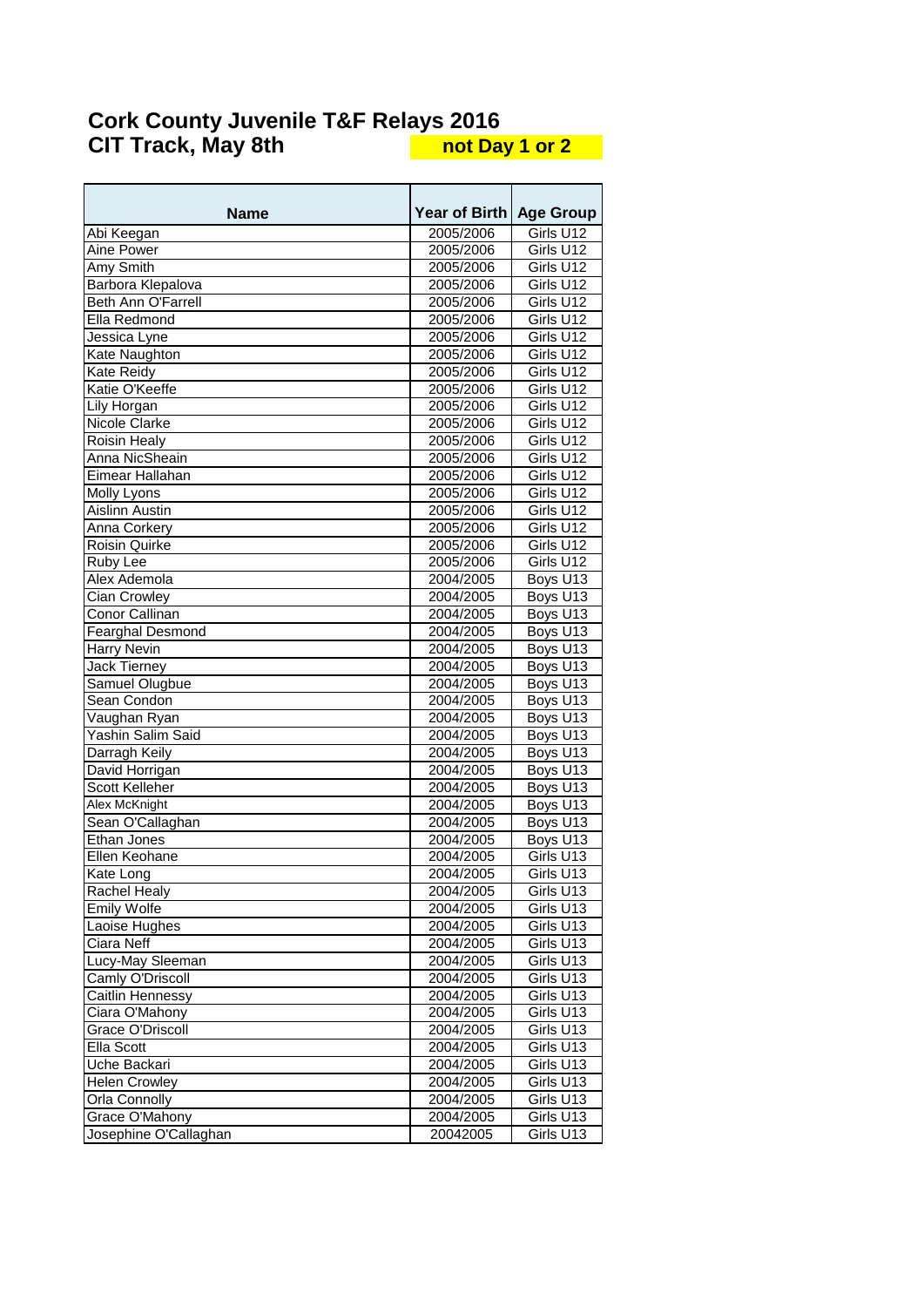| Name                     | <b>Year of Birth</b> | <b>Age Group</b> |
|--------------------------|----------------------|------------------|
| Reece Ademola            | 2003/2004            | Boys U14         |
| Darragh Byrd             | 2003/2004            | Boys U14         |
| <b>Hugh Collins</b>      | 2003/2004            | Boys U14         |
| Sean Naughton            | 2003/2004            | Boys U14         |
| Ben O'Connor             | 2003/2004            | Boys U14         |
| Mark O'Connor            | 2003/2004            | Boys U14         |
| Cian O'Keeffe            | 2003/2004            | Boys U14         |
| Ben Reidy                | 2003/2004            | Boys U14         |
| Ruairi Desmond           | 2003/2004            | Boys U14         |
| <b>Aaron Elliott</b>     | 2003/2004            | Boys U14         |
| Joseph Enright           | 2003/2004            | Boys U14         |
| Eoghan Hallahan          | 2003/2004            | Boys U14         |
| <b>Ethan Harris</b>      | 2003/2004            | Boys U14         |
| Sean O'Callaghan         | 2003/2004            | Boys U14         |
| Cian Messabib            | 2003/2004            | Boys U14         |
| <b>Jack Murphy</b>       | 2003/2004            | Boys U14         |
| Ava Cashman              | 2003/2004            | Girls U14        |
| <b>Elena Collins</b>     | 2003/2004            | Girls U14        |
| Robyn O'Brien            | 2003/2004            | Girls U14        |
| Karla Looney             | 2003/2004            | Girls U14        |
| Caroline O'Connor        | 2003/2004            | Girls U14        |
| Katie Scott              | 2003/2004            | Girls U14        |
| Yaya Sivakumar           | 2003/2004            | Girls U14        |
| Emily Wall               | 2003/2004            | Girls U14        |
| Abbie Ahern              | 2003/2004            | Girls U14        |
| Yazabella Carney         | 2003/2004            | Girls U14        |
| Niamh Walsh-Doherty      | 2003/2004            | Girls U14        |
| Kate Horgan              | 2003/2004            | Girls U14        |
| Anna O'Regan             | 2003/2004            | Girls U14        |
| <b>Beth Scally</b>       | 2003/2004            | Girls U14        |
| Shane Aherne             | 2002/2003            | Boys U15         |
| Wymin Sivakumar          | 2002/2003            | Boys U15         |
| Jack McGrath             | 2002/2003            | Boys U15         |
| Daniel Hurley            | 2002/2003            | Boys U15         |
| <b>Tommie Connolly</b>   | 2002/2003            | Boys U15         |
| Kieran Sullivan          | 2002/2003            | Boys U15         |
| Colin Smyth              | 2002/2003            | Boys U15         |
| Eoghan Heaney            | 2002/2003            | Boys U15         |
| Craig Keane-Harrington   | 2002/2003            | Boys U15         |
| <b>Tiernan Morrissey</b> | 2002/2003            | Boys U15         |
| Sean Mintern             | 2002/2003            | Boys U15         |
| Diarmuid Desmond         | 2002/2003            | Boys U15         |
| <b>Charlie Gaffney</b>   | 2002/2003            | Boys U15         |
| Riain Brennan            | 2002/2003            | Boys U15         |
| <b>Robert Twomey</b>     | 2002/2003            | Boys U15         |
| Simon Collins            | 2002/2003            | Boys U15         |
| Siomha Hughes            | 2002/2003            | Girls U15        |
| Niamh Walsh-Doherty      | 2002/2003            | Girls U15        |
| Jessica Ledwidth         | 2002/2003            | Girls U15        |
| Leah Barbado             | 2002/2003            | Girls U15        |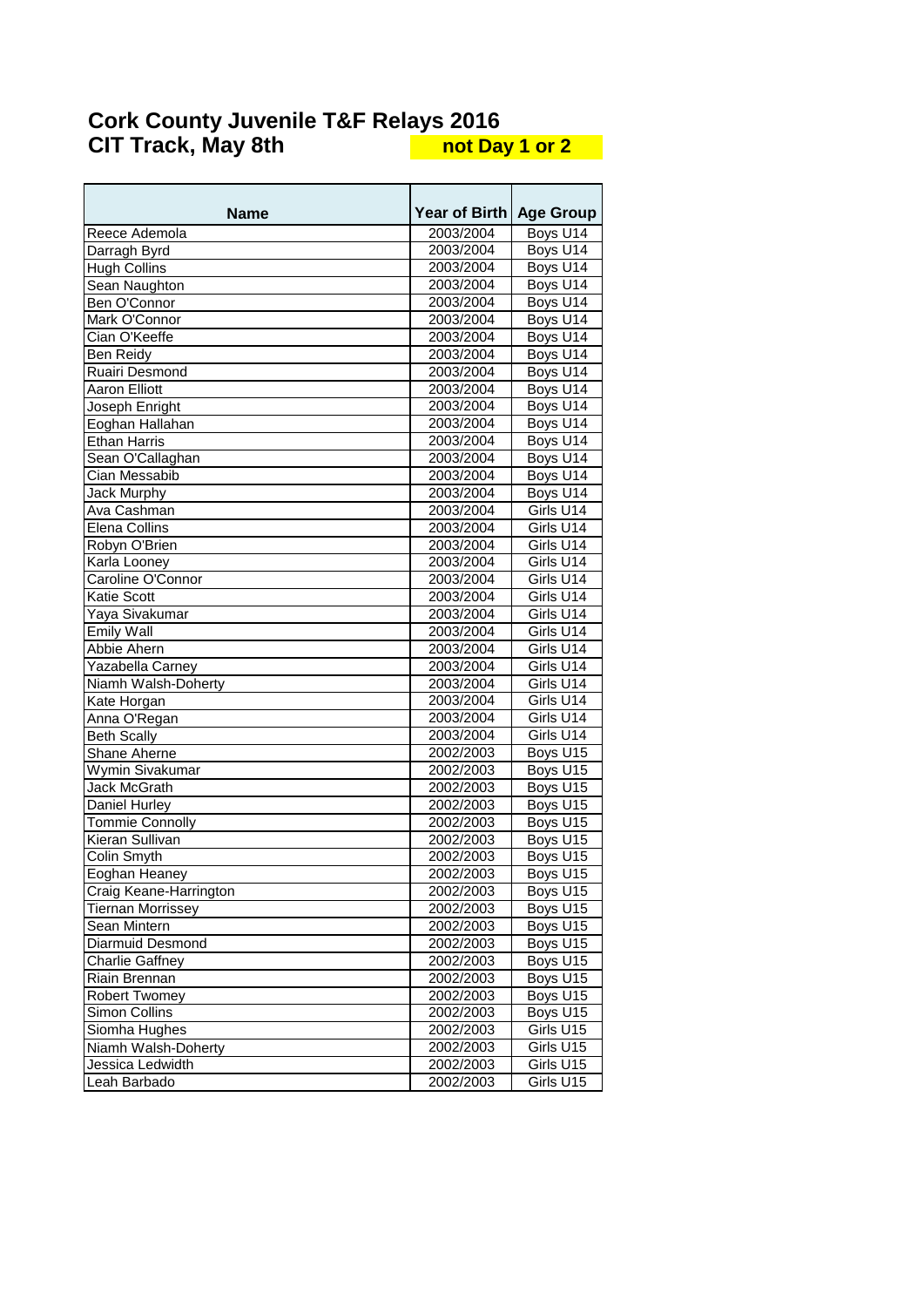| <b>Name</b>             | <b>Year of Birth I</b> | <b>Age Group</b> |
|-------------------------|------------------------|------------------|
| John Forde              | 2001/2002              | Boys U16         |
| Joe Bosonnet            | 2001/2002              | Boys U16         |
| Alex Wilkie             | 2001/2002              | Boys U16         |
| Michael Carroll         | 2001/2002              | Boys U16         |
| <b>Conor Morev</b>      | 2001/2002              | Boys U16         |
| Laura Burns             | 2001/2002              | Girls U16        |
| <b>Catriona Collins</b> | 2001/2002              | Girls U16        |
| Kaithlyn Coffey         | 2001/2002              | Girls U16        |
| Andrea Ring             | 2001/2002              | Girls U16        |
| <b>Tara Healy</b>       | 2001/2002              | Girls U16        |
| Padraig O'Callaghan     | 2000/2001              | Boys U17         |
| Alex Wilkie             | 2000/2001              | Boys U17         |
| <b>Ben Smith</b>        | 2000/2001              | Boys U17         |
| Jack O'Connor           | 2000/2001              | Boys U17         |
| Sarah Harte             | 2000/2001              | Girls U17        |
| Alannah Neff            | 2000/2001              | Girls U17        |
| Caoimhe Mulkueen        | 2000/2001              | Girls U17        |
| Hannah Murphy           | 2000/2001              | Girls U17        |
| Robbie Mulhall          | 1999/2000              | Boys U18         |
| <b>Conor Butler</b>     | 1999/2000              | Boys U18         |
| James Hodnett           | 1999/2000              | Boys U18         |
| Conor O'Driscoll        | 1999/2000              | Boys U18         |
| James Mintern           | 1999/2000              | Boys U18         |
| Hannah Murphy           | 1999/2000              | Girls U18        |
| Olivia Tenan            | 1999/2000              | Girls U18        |
| <b>Jade Barry</b>       | 1999/2000              | Girls U18        |
| <b>Molly Healy</b>      | 1999/2000              | Girls U18        |
| Luke Ring               | 1998/1999              | Boys U19         |
| Des Kelleher            | 1998/1999              | Boys U19         |
| <b>Jack Murphy</b>      | 1998/1999              | Boys U19         |
| Sean O'Callaghan        | 1998/1999              | Boys U19         |
| Laura Murphy            | 1998/1999              | Girls U19        |
| <b>Taylor Murphy</b>    | 1998/1999              | Girls U19        |
| Rhona Pierce            | 1998/1999              | Girls U19        |
| <b>Una Samuels</b>      | 1998/1999              | Girls U19        |
|                         |                        |                  |